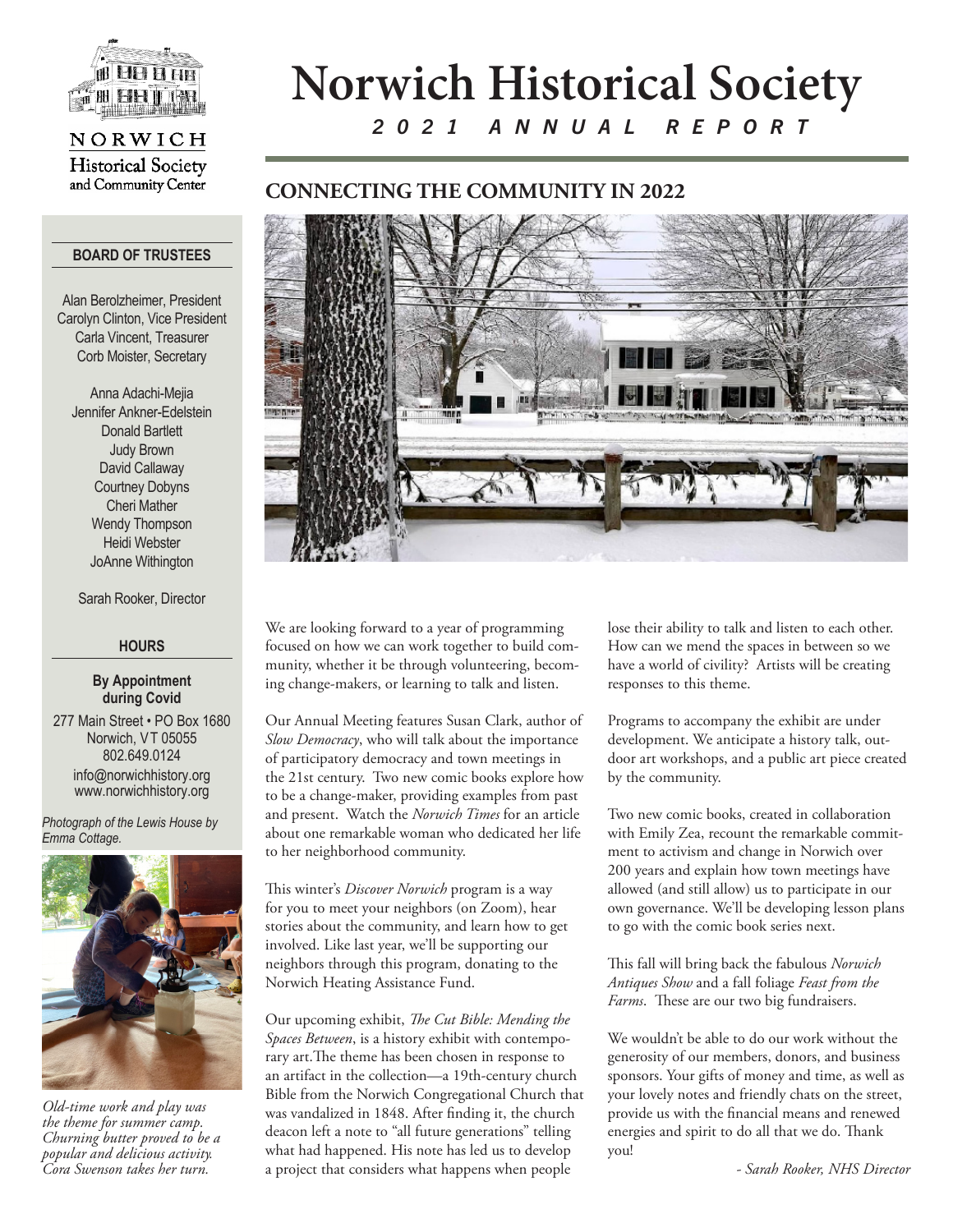# **MEMBERSHIP**

### **Benefactor (\$500+)**

Sandra Anderson and Reeve Williams Richard and Cynthia Chapman Megan Kendrick Charlotte Metcalf Corb Moister, Jr. Amy Mucha Judy and Joseph M. Phillips

#### **Steward \$250-499)**

Christine and Donald Bartlett Alan Berolzheimer and Nancy Cressman Katherine and Doug Britton David Callaway Deborah T. and Byron W. Haynes Kenneth and Jane Korey Bartlett Leber and Drew Rockwell Judy and Norman Miller Elizabeth and Duff Nelson Sheldon M. Novick and Carolyn M. Clinton Rosamond Orford Anne Corning Pearson Stephen and Martha Richardson Nick and Gail Sanders Ellen Seiffert and Alexander Orem JoAnne Withington

## **Patron (\$100-249)**

Dorian Alexandrescu Cheryl Asa David Bartlett and Jennifer Moyer Elizabeth Blanchfield and Bridge McDowell Peter and Susan Brink Richard and Robin Brooks Judy and Jim Brown Marcia Cassidy and Paul Horak Margaret Cheney and Peter Welch George Clark, Jr. Elissa Close and Chris Brady Marie and Tom Colacchio Frank Dolan Janet Eller Jean Fraser Paul Glover Dan and Jenn Goulet Lois Green Susan Haedrich Nathalie Hebert Lester and Ann Henderson Lisa and Bob Holley Dana and Jerry Ireland Deborah and Aaron Kaplan Paul and Wendy Manganiello Barbara J. Merrill Brook Herndon and Eric Miller Letha Mills Gene and Candace Nattie Danforth Newcomb Willliam Noble and Jim Tatum Dick and Jane Olson Rachel Onuf Stephen Pidgeon and Danielle Cohen David Pierce Liz and Bill Pierce Toni and Gegory Prince Arline and Barry Rotman Alan Rozycki

Erin Marotti Salcone Jeremy Stonier & Jennifer MacCullough Sue Schiller Ann and Dean Seibert Mimi and Michael Simpson Martia R. Smith Margaret Southworth Jonathan Streeter and Elizabeth **McKinstrv** Thomas Taylor and Marie McAndrew-Taylor Vijay Thadani and Onita Connington Wendy Thompson Lily and Omer Trajman Carla Vincent Ann Waterfall and Peter Kaufman Elaine Waterman Heidi Webster Roger and Nancy Zaenglein

## **Associate (\$50)**

Anna Adachi-Mejia Elizabeth Anderson Jennifer Ankner-Edelstein and Eric Edelstein Cinny and Steve Bensen Christine Bothe Annette and Arnie Brown Carol Campbell and John McKenna Nancy Chase Becky Cook and Natalie Boze Marilyse de Boissezon Stuart Elsberg Anne and Jon Felde Holly Glick and Jonathan Frishtick Leslie Gannon Catherine Girard Calli Guion and Erik Blanchard Christine Hamner Deborah Hannam Virginia Hazen and Laurence Ranslow Marianne Hirsch and Leo Spitzer Ronald P. Hutchcraft Siobhan Jacobson Deborah King Alice B. Lacey Suzanne Leiter Robert and Barbara Lewy Betsy Maislen and William Schults David Wilson Milne and Joyce Harris Joseph and Laura Perras Jane and John Phipps Peter and Elizabeth Robbie Jen Shepherd David and Pauline Smith John and Anne Trautlein Lynne Trumpower Susan and Ronald Voake Steven Wang

### **Family (\$35)**

Roger Arnold and Kristin Maffei Sonja Bailey Wendy and Tim Beck Debra Birenbaum and Rusty Kent Deborah Boettiger John Brigham and Deanna Denault Stuart Close and Kristin Brown Anne W. Day Jim and Beckie Eakin Jessica Eakin and Eric Picconi Jim Faughnan Polly Forcier Carol French Theresa Goletz Michael and Deirdre Goodrich

John and Day Guest Laurie and Jerry Halpern The Astley and Hanchett households Barbara Hazen Joe Holland and Becky Cooper Roger and Helen Hutchinson Nora Jacobson and David Ferm Jean Lawe Amy and Craig Layne Mary Layton and Bill Clauson John and Joanne McCormick Stacy Morig Emily Myers Jess and Liz Phelps Jennifer Raab James and Heidi Rice Matthew and Lucy Rojansky Dan Shepard and Lee Steppacher Laura Sibley Pamela and Wilfred Smith Richard and Melinda Stucker Carl and Lisa Thum Clark Todd Liz and Folger Tuggle Anna Typrowicz Stuart and Tilda White Lisa Whitmer

## **Individual (\$25)**

Jacqueline Allen Betty and Doug Barba Theresa Cheeks Frank D'Aprile Nancy Dennis Courtney Dobyns Paul and Margo Doscher Kate Emlen Linda and Don Glasgo Leah Goat Glennis Gold David and Sharon Gouwens Linda Gray Elisabeth Hammer Suzanne Hinman Mary Ann Holbrook Marh H. Hutchins Antoinette Jacobson Mary Jacoby Joyce and Calvin Knights Keith Milne Doris Nelson Robert G. Parker Kathy and Jeff Parsonnet Libby Ratico Sonia Swierczynski Candace Vandouris

## **Senior/Student (\$15)**

Judy Barwood Cynthia Bittinger Inge Brown Nancy and Bob Dean Martha Drake Judith Golden Louise Hamlin Susan Hardy Cornelia E. Hodder Corlan Johnson and Richard Neugass Kip King Susan and Pat McCoy Susan McGrew Matt and Roberta Merrens Nancy Morley Margo Nutt

Patty Piotrowski Carolyn Purcell Horst J. Richter Tracy Smith Dora and Fred Spaulding Anna Sykas Stan Wallace Betty F. White Judith Wilson

## **GIFTS IN MEMORY OF**

**Jarrett (Nik) Folley** Gillian F. White **Kit Griggs** Nancy Osgood **William Osgood** Jay and Deborah Van Arman **Rosemary Rieser** Len, Tim, and Abby Rieser **MaryAnn Smith** Barry Smith **Kimberly King Zea** Sue King

# **GIFTS IN HONOR OF**

**Bill Aldrich** Richard and Cynthia Chapman **Nancy Osgood** Jonathan and Priscilla Vincent **Lauren Pidgeon** Molly Gentine **Sarah Rooker** Jane and Richard Nylander **Peter and Betty Waterman** Christopher Joy and Cathy Velenchik

## **LIFE MEMBERS**

Bill and Betty Ann Aldrich Roger and Ellen Blake Jane and Glenn Britton Mary Brownlow Nancy and Edward Clark Linda Cook Michael Foster Daniel D. Fraser Anne French Milton and Carolyn Frye Shirley Grainger-Inselburg Thomas Hulleberg and Kristin Graham James F. Jacobson Molly King Mary Ellen Kreider Jeffrey and Therese Marshall Donald May Cathy and Scott McGee Nancy Osgood Beth Perry and Jeff Reed Robert and Elizabeth Porter Andrew and Kate Robinson Jane O. Sargent David and Ann Sargent Peter and Anne Silberfarb William G. and Ann Marie Smith Eleanor B. Stephenson Bill and Jane Stetson Pegge Strickler Andrew and Gail Torkelson Jay and Deborah Van Arman Jack and Elizabeth Weingarten Philip and Betsy Zea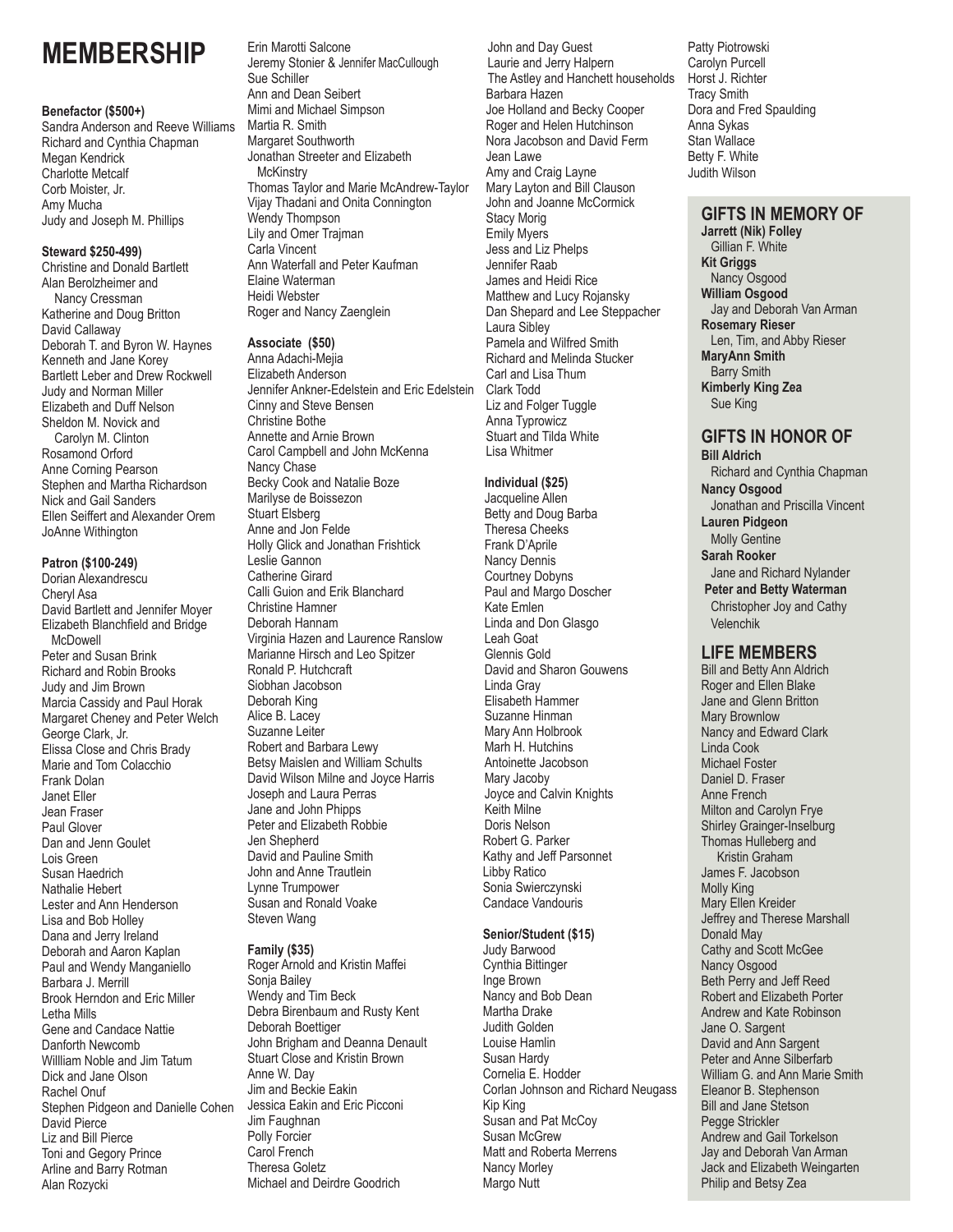

*Above: Norwich Lions Club at the Community Resource Fair. Below: Happy bicyclists on the Feast from the Farms tour.*



# **THE BARSTOW FAMILY COLLECTION**

We receive donations to our collections throughout the year. They range from photographs, to clothing, to tools. This past year, Charlotte Metcalf donated a remarkable collection of letters, photographs, farm receipts, and a memoir documenting life on her hillside farm in the first half of the 20th century.

Clinton Barstow arrived at Hillside Farm in 1916. He and his wife Evangeline worked hard on the farm, keeping a small herd of Hereford cows which were well-suited for grazing. Their most important cash crop was maple syrup, tapping around 325 trees.

Henry C. Barstow, their son, wrote: "I have enjoyed many good days...I saw the last of the old days before there was so much motorization... horses were used and corn and hay were much more hard work."



As Clinton and Evangeline aged, it became ever-harder to manage the farm. Towards the end of Evangeline's life, the farm was sold to the Lacey family who continued the tradition of sugaring for many years.

Stay tuned for more Barstow family stories in 2022.

# **2021 YEAR IN REVIEW**

2021 was a busy year. We launched Discover Norwich, a lecture series on Zoom as a way to connect us all while isolating and to support Norwich's restaurants and the Haven's food pantry. We raised over \$5,000 for the Haven, enjoyed many meals, and learned about Norwich's past, peoples, and landscape. Over 200 people tuned in.

We were all about town with walking tours, summer camp scavenger hunts, and a family sheep-to-shawl festival. Our new Feast from the Farms fundraiser toured Norwich's working farms and historic hill farms. Bicyclists and drivers listened to a podcast, enjoyed exhibits, and picked up delicious food as they moved from farm to farm. We were delighted to meet so many new people and amazed at how many chose to bicycle Norwich's hills. We culminated the season's programming with a Community Resource Fair with just about all of Norwich's nonprofits gathering on our lawn to share their work and meet new and old residents.

We continued to care for the Lewis House and grounds—this year encouraging the bats in our attic to find new homes. New donations to the collection also found new homes in acid-free boxes. Nancy Osgood scanned hundreds of photographs while Becky Cook cataloged a large collection of letters. Our collections made their way online thanks to Kevin Hybels and Heidi Webster, who have been regularly writing blog posts about Norwich's past.

**Board comings and goings:** We thank Alan Berolzheimer, David Callaway, and Corb Moister for their hard work and dedication for seven years as Board Members, staying on an extra year during Covid. Alan served four years as NHS President and as chair of our Outreach Committee. Dave has been writing (and will continue to write!) articles for the *Norwich Times*. He also spends many hours tending the lawn at the Lewis House. Corb stewarded our finances for several years and has been on the Executive Committee, guiding all aspects of NHS. You will all be missed! We welcome Terry Appleby, Cameron Cross, and Tammy Heesakker to the Board in 2022.

| <b>Condensed Balance Sheet as of:</b>                  | 9/30/20       | 9/30/21       |
|--------------------------------------------------------|---------------|---------------|
| <b>Assets</b>                                          |               |               |
| Cash & Equivalent                                      | \$79,947.61   | \$79,930.75   |
| Property, Plant & Equipment                            | \$500,209.47  | \$491,319.47  |
| <b>Total Assets</b>                                    | \$580,157.08  | \$571,250.22  |
| <b>Liabilities &amp; Equity</b>                        |               |               |
| <b>Current Liabilities</b>                             | \$1,621.16    | \$785.99      |
| <b>Retained Earnings</b>                               | \$532,824.49  | \$532,763.77  |
| <b>Unrestricted Retained Earnings</b>                  | \$32,225.42   | \$19,758.31   |
| <b>Restricted Funds</b>                                | \$25,953.12   | \$39,013.84   |
| Net Income                                             | $-$12,467.11$ | $-521,071.69$ |
| <b>Total Liabilities &amp; Equity</b>                  | \$580,157.08  | \$571,250.22  |
| <b>Condensed Operating Profit &amp; Loss Statement</b> |               |               |
| (without depreciation) for Years Ending:               | 9/30/20       | 9/30/21       |
| <b>Revenue</b>                                         |               |               |
| Annual Campaign                                        | \$22,987.07   | \$20,054.53   |
| Membership                                             | \$16,600.00   | \$17,400.00   |
| <b>Business Donors</b>                                 | \$2,150.00    | \$5,100.00    |
| <b>Town Appropriation</b>                              | \$8,000.00    | \$8,000.00    |
| <b>Special Events</b>                                  | \$4,936.00    | \$8,771.50    |
| PPP Loan Forgiven                                      | \$4,000.00    | \$6,000.00    |
| <b>Restriced Funds</b>                                 | \$12,066.08   | \$14,994.53   |
| Other                                                  | \$6,477.98    | \$1,691.22    |
| <b>Total Revenue</b>                                   | \$77,217.13   | \$82,011.78   |
| <b>Expenses</b>                                        |               |               |
| <b>Office Operations</b>                               | \$43,789.70   | \$45,869.12   |
| <b>Building &amp; Grounds</b>                          | \$6,646.12    | \$14,346.28   |
| <b>Restricted Funds</b>                                | \$13,367.32   | \$18,633.81   |
| Other                                                  | \$4,180.57    | \$2,344.26    |
| <b>Total Expenses</b>                                  | \$67,983.71   | \$81,193.47   |
| <b>Net Operating Income</b>                            | \$9,233.42    | \$818.31      |